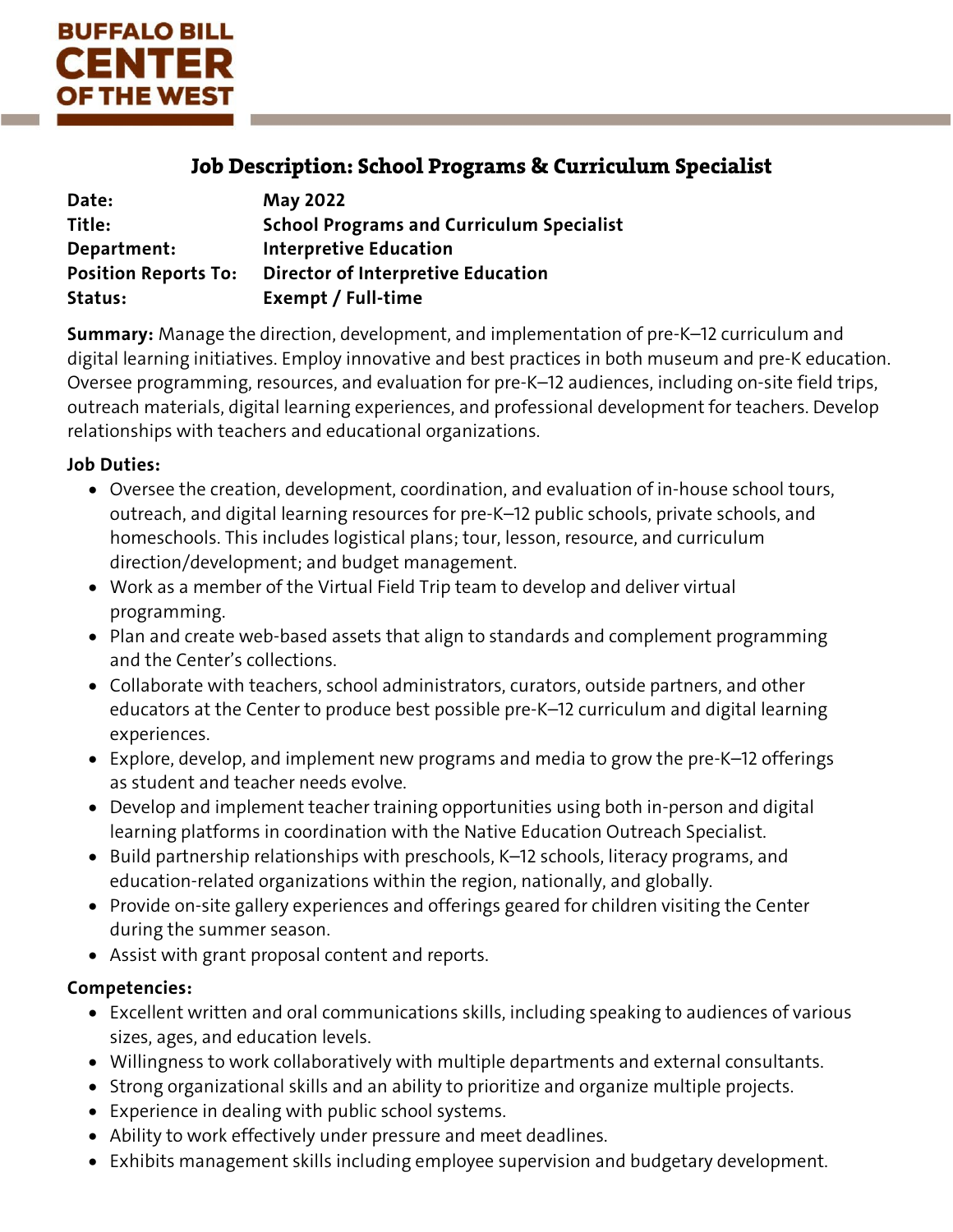- Working knowledge of computer software.
- Exhibits comfort working with various social media outlets.
- Familiarity with Wyoming, Montana, and national education standards.

## **Supervisory Responsibilities:**

• Interns and volunteers.

## **Required Education and Experience:**

- A minimum of a bachelor's degree in education, history, science, art, or related field.
- At least 3 years of experience in a museum, school, or other educational environment.
- Experience writing curriculum, lesson plans, and teaching in a pre-K–12 grade setting.

# **Other Duties:**

Please note this job description is not designed to cover or contain a comprehensive listing of activities, duties, or responsibilities that are required of the employee for this job. Duties, responsibilities, and activities may change at any time with or without notice.

#### **EEO Statement:**

Buffalo Bill Center of the West provides equal employment opportunities to all employees and applicants for employment without regard to race, color, ancestry, national origin, gender, sexual orientation, marital status, religion, age, disability, gender identity, results of genetic testing, or service in the military. Equal employment opportunity applies to all terms and conditions of employment, including hiring, placement, promotion, termination, layoff, recall, transfer, leave of absence, compensation, and training.

#### **THE REMAINDER OF THIS PAGE HAS BEEN INTENTIONALLY LEFT BLANK**